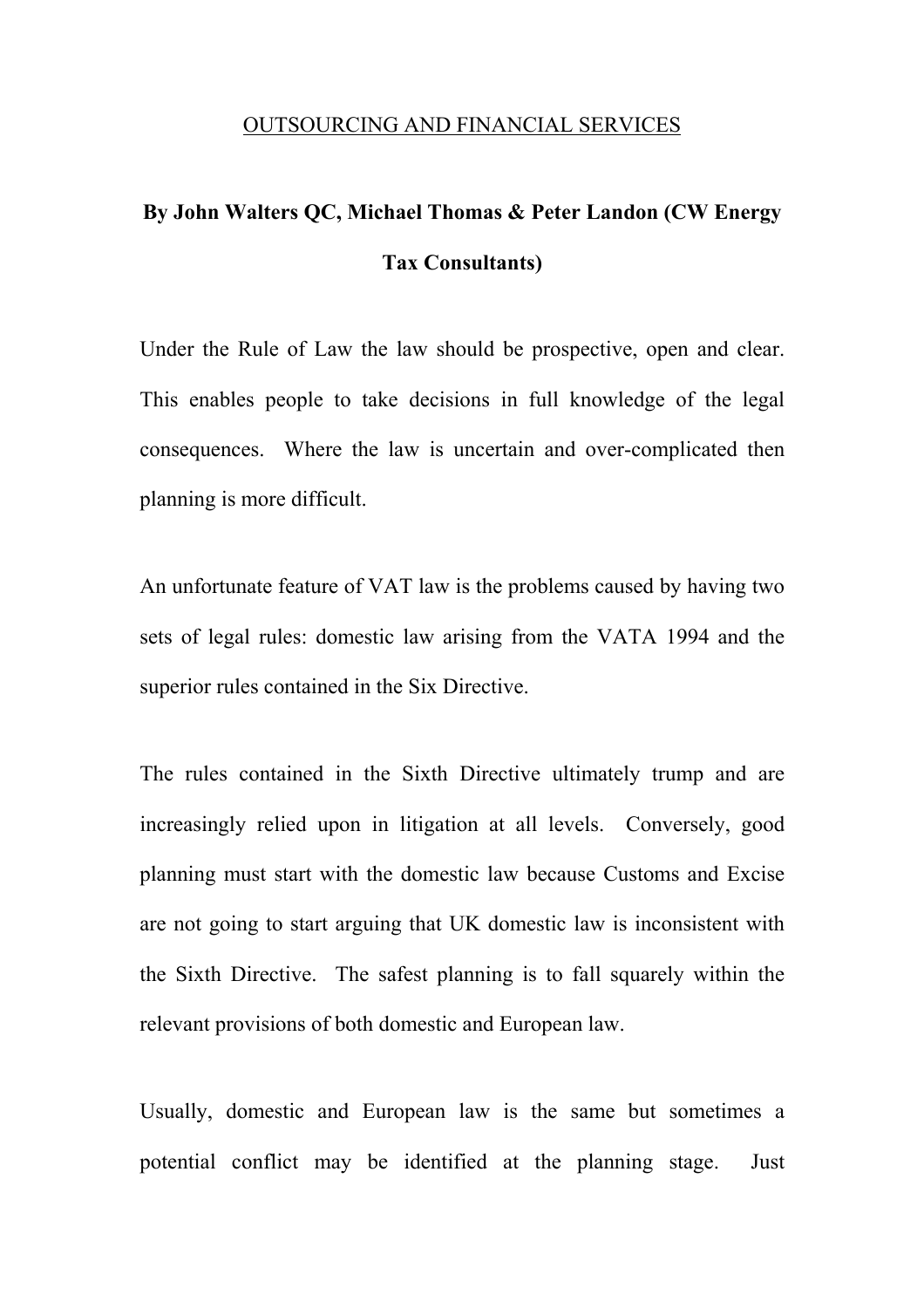occasionally the commercial requirements may mean that the best course is to be aggressive and rely on the Sixth Directive at the planning stage on the basis that domestic law is inconsistent.

The area of outsourcing within the financial services sector is one where these issues arise in practice. As business develops, the law slowly catches up. Accordingly, it is no surprise that outsourcing has spawned a number of recent and ongoing cases. The purpose of this article is not to review those cases but to draw attention to a few points relevant to planning in this area.

Firstly, a supply of services comprising the management of credit made by someone other than the person granting the credit is entirely excluded from the VAT exemption by Note 2A of Group 5 Schedule 9 VATA 1994. The concept of management of credit is thereby elevated into an overriding exclusive concept and is defined in Note 2B.

This seems to be inconsistent with the Sixth Directive. Under Article 13B(1) the management of credit by the person granting it is specifically exempted. But there is nothing to say that services provided by others that might fall within the definition of management of credit are always taxable.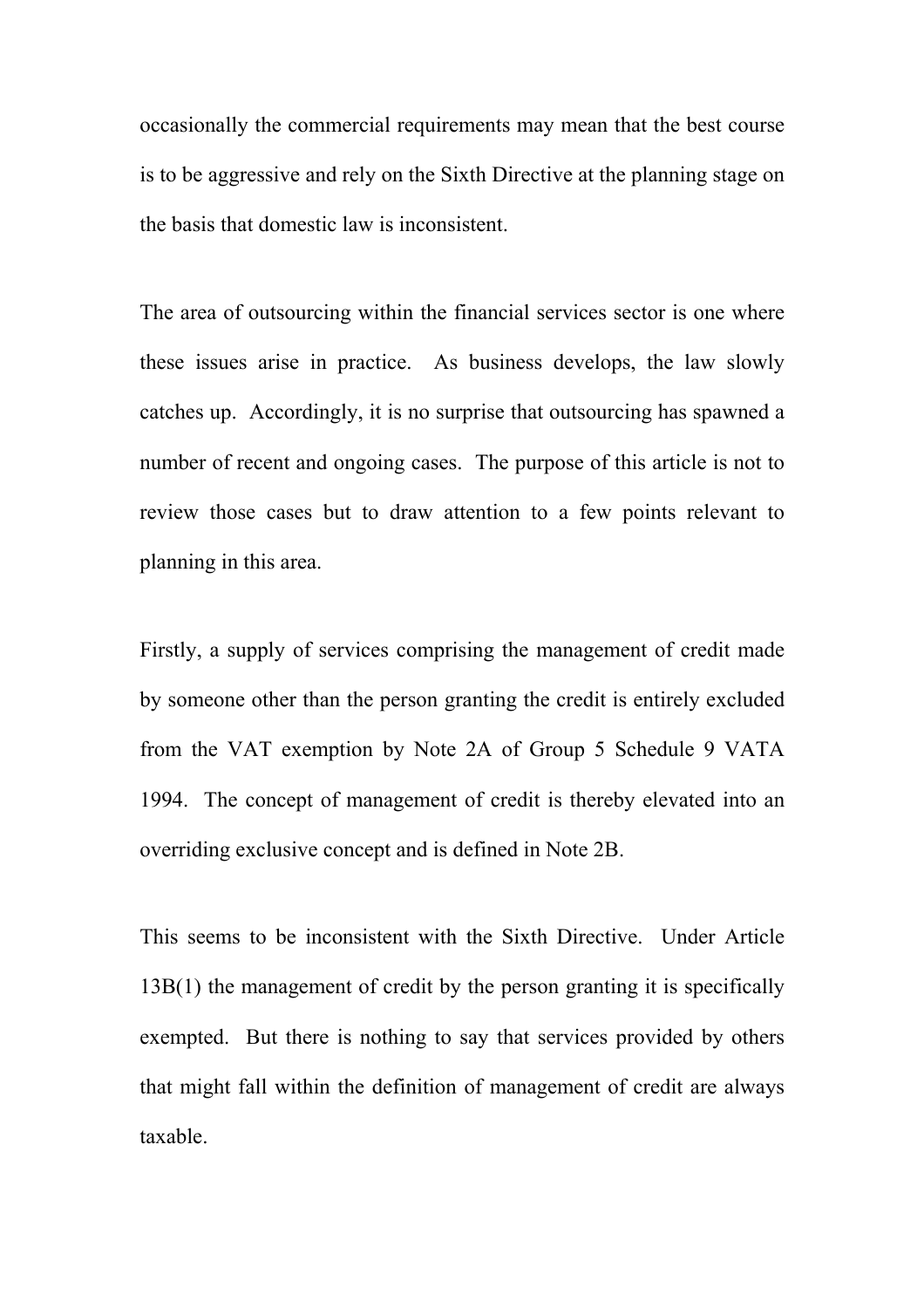For example, transactions concerning current accounts including negotiation, payments and transfers are specifically exempted. There is no requirement that the services must be supplied by the person granting the credit. Accordingly, the UK's implementation of the Sixth Directive is either faulty because it is inconsistent with European law or defective because it employs slightly different concepts to achieve the same result. Surely Parliament should follow the words of the Sixth Directive as closely as possible when trying to implement it?

Again, suppose an intermediary makes decisions about whether to issue a credit card. Under strict UK law this would not be exempt because taking decisions relating to an application for a grant of credit is specifically excluded by Note  $(2B)(d)$ . In contrast, Article  $13B(d)(1)$  expressly exempts the granting and negotiation of credit without restriction as to who is doing the negotiation. As opposed to the management of credit, which is restricted to the person who granted it.

Meanwhile the cases that are being appealed through the courts are slowly clarifying the law. Following the Court of Appeal's decision in C & E v FDR Ltd [2000] STC 672 that a company supplying credit card services to banks made exempt supplies, Customs accepted in Business Brief 10/2001 that the borderline between exempt and taxable supplies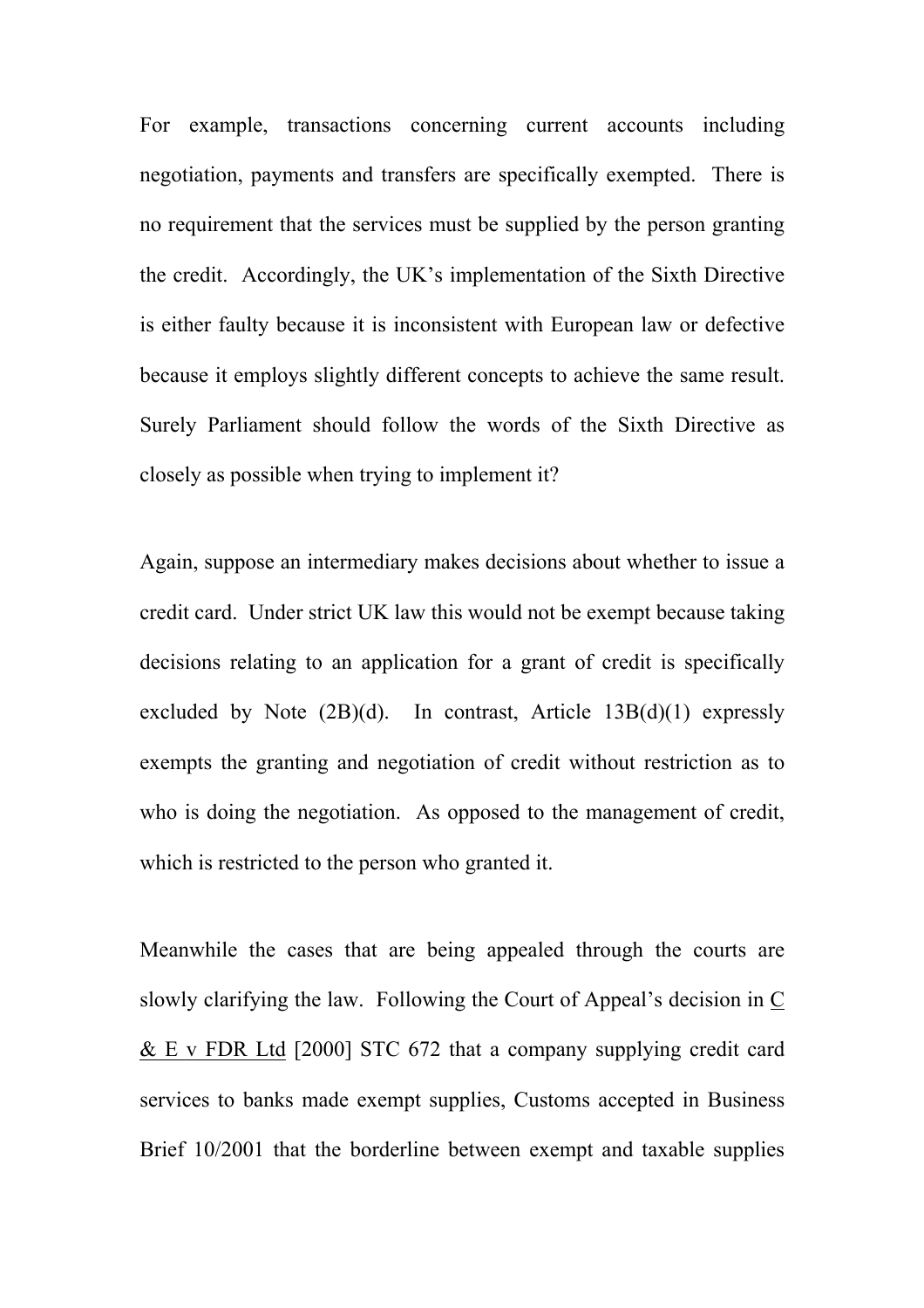needed to be redrawn is UK law. The consultation is ongoing and Customs still maintain both that the management of credit should only be exempted when supplied by the lender and that it should be widely defined.

Meanwhile, the cases have tended to favour a broader reading of what is exempt. In Sparekassernes Dataeenter v Skalteministeriet [1997] STC 932, the ECJ declined to read any condition into Article 13B(d)(3) that the transactions be effected by a certain type of institution or in a certain way. In Lloyds TSB [1998] STC 528 and again recently in Electronic Data Systems [ref] certain supplies made by intermediaries were held exempt. The wind is clearly blowing in favour of the taxpayer. In the long term this is good news for taxpayers. However, in the short term planning is made needlessly difficult because the law is uncertain and an excessive number of principles are found in the case law rather than the statutes.

Ultimately the Sixth Directive will prevail, as it always does. Nevertheless, the whole process would be much easier if it was transposed into domestic law more directly. On a broader note, these inconsistencies in VAT distort competition and ultimately waste resources.